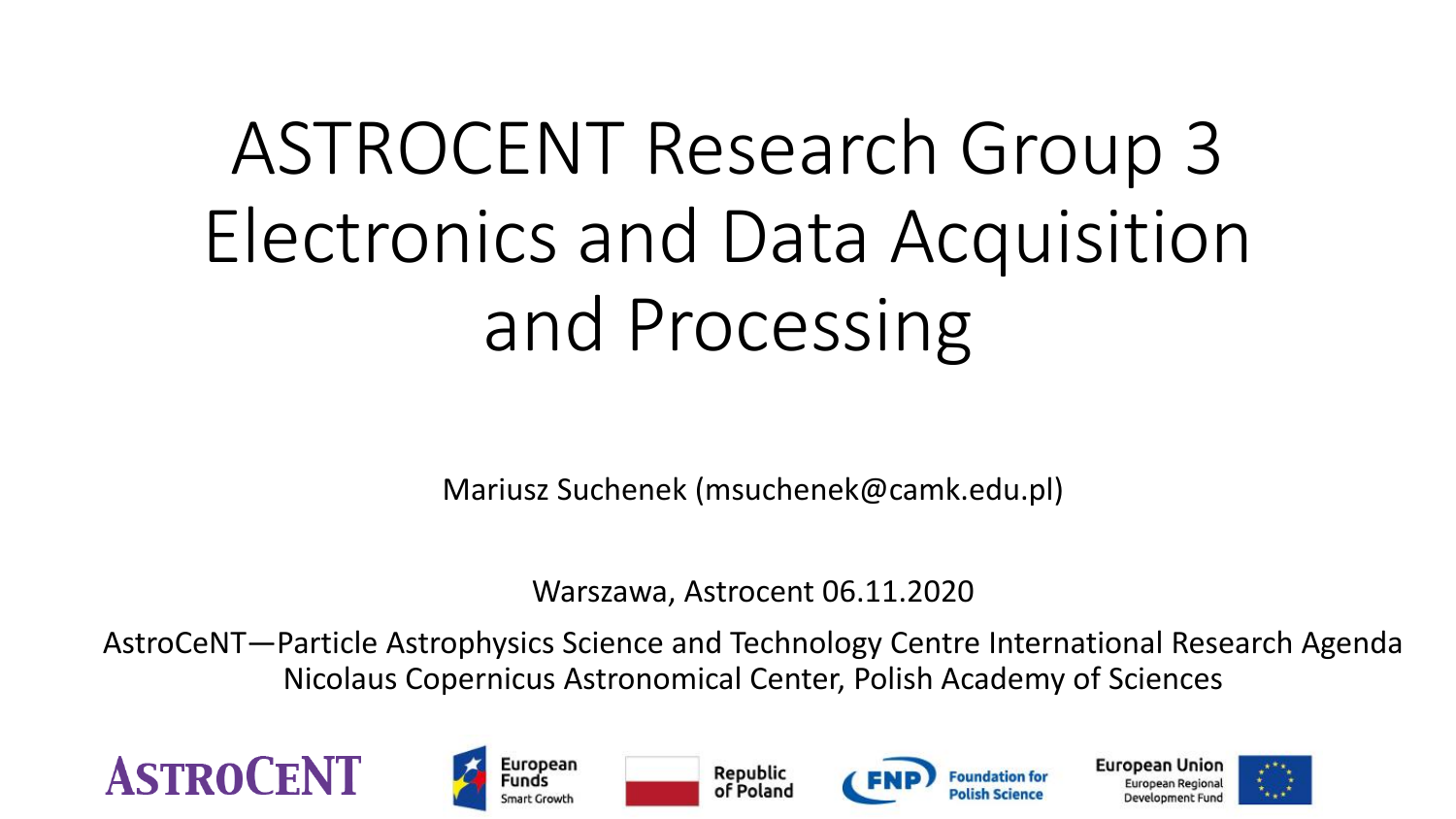# Group 3

#### **Group 3 areas of competences:**

- a) FPGA/CPLD Programming software
- b) Programming of Microcontrollers and Processors - firmware
- c) PCB Design
- d) Linux Low-Level Software (PC, GPU increasing the speed of operation)

#### **Group 3 projects:**

- Seismic sensors projects:
	- Autonomous seismic sensor (**ready**)
	- Active seismic sensor (prototyping)
	- Fiber seismometer (developing software for FPGA)
	- Mobile platform (G. Nieradka)
- Infrasound sensors (**ready**)
- Photo sensors data acquisition and processing, compression and pulse detection (modeling of algorithms)
- Heterogeneous computer (**almost 3/5**)



**Republic** 

of Poland

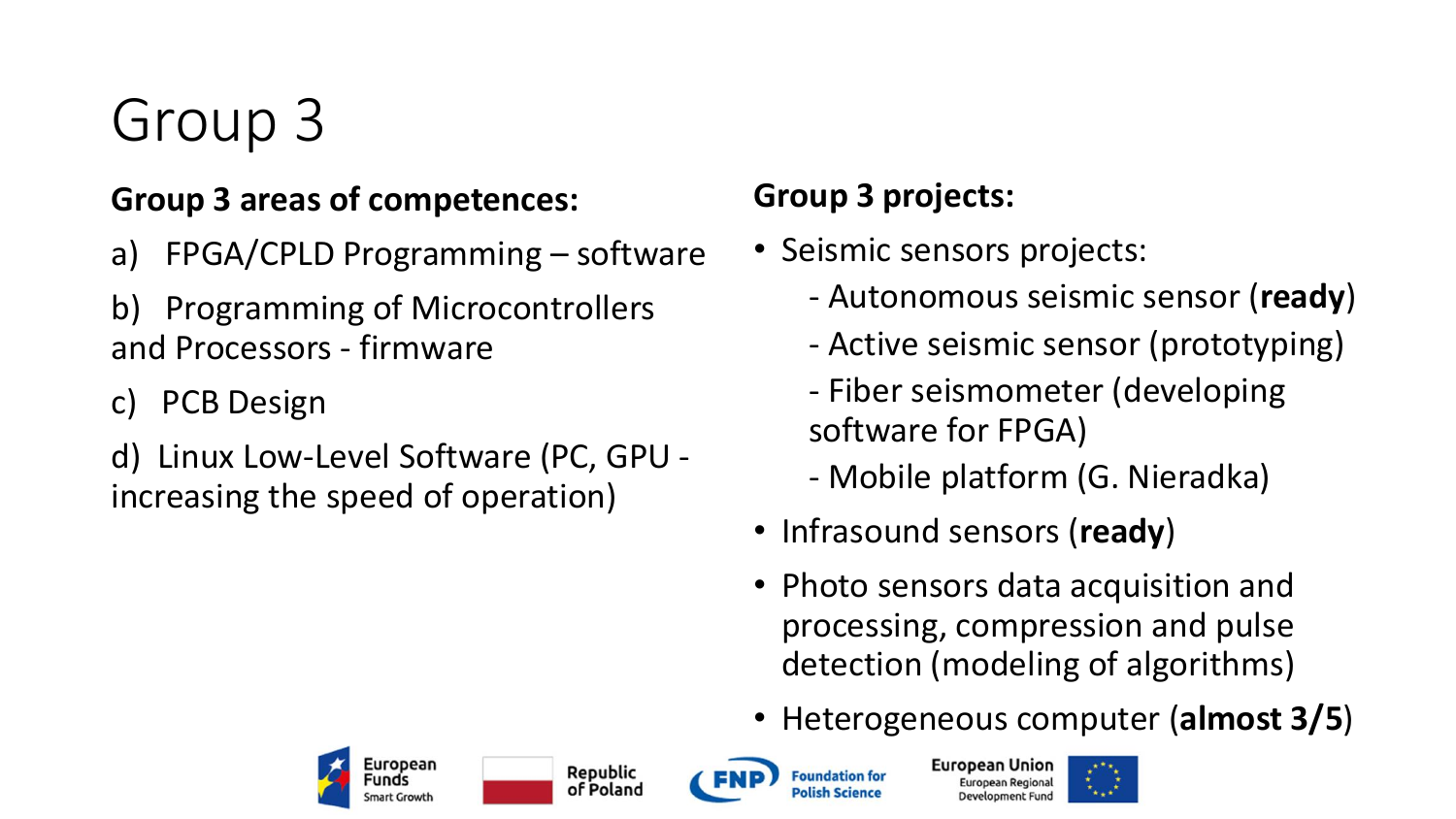### What we can provide

### **1) Developing dedicated electronic for:**

- High speed sensors
- High-sensitive electronics
- Front-end electronics for analog circuits dedicated to external sensor







European Union **European Regiona Development Fund** 

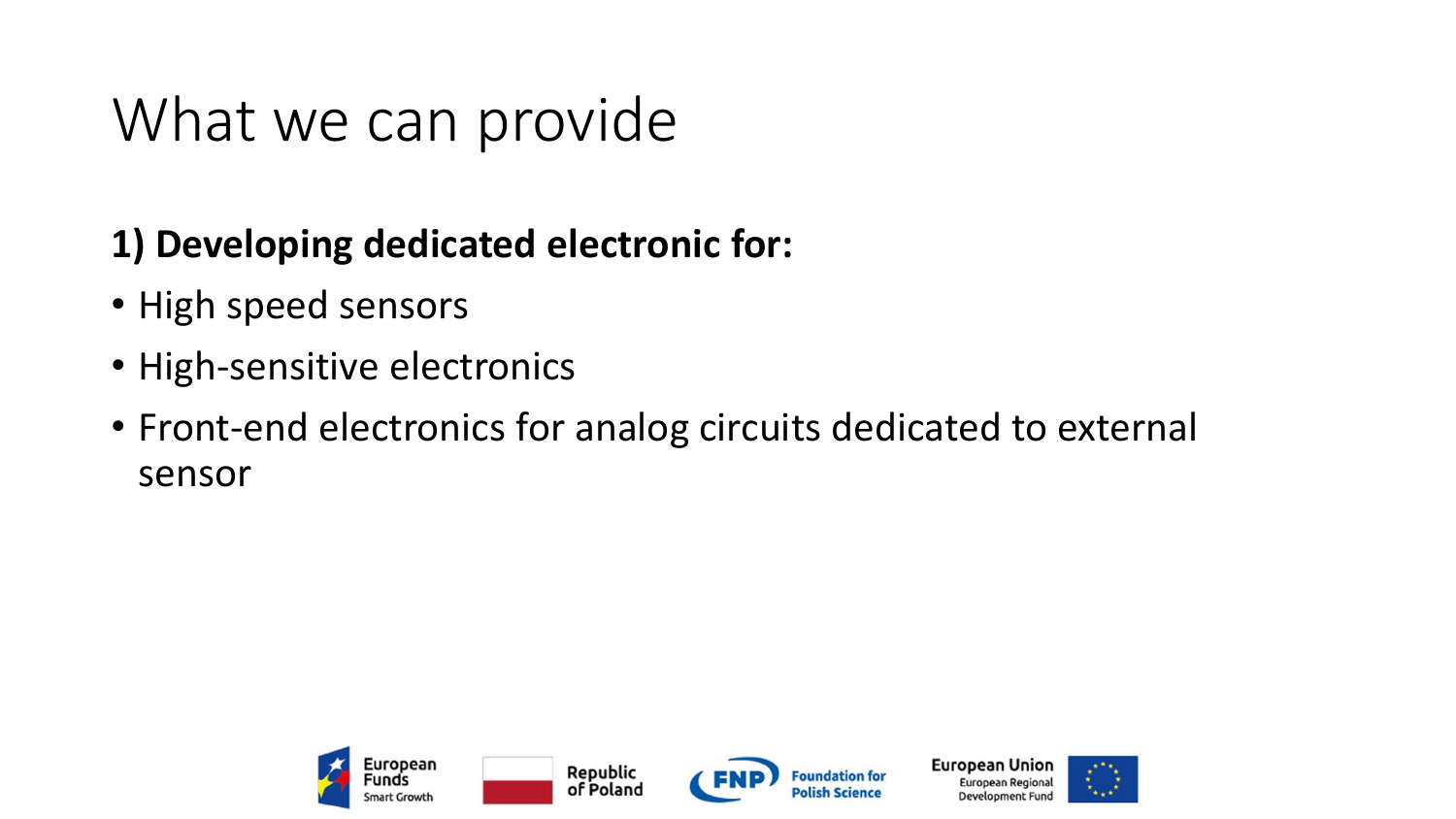### What we can provide

- Development: electrical diagrams, PCB, prototype devices, assembly
- We can provide pcb analysis, signal integrity, emc and thermal analysis,...
- Production of small series of devices
- Preparation documentation for production







**Republic** of Poland



**European Unior** European Regiona Development Fung

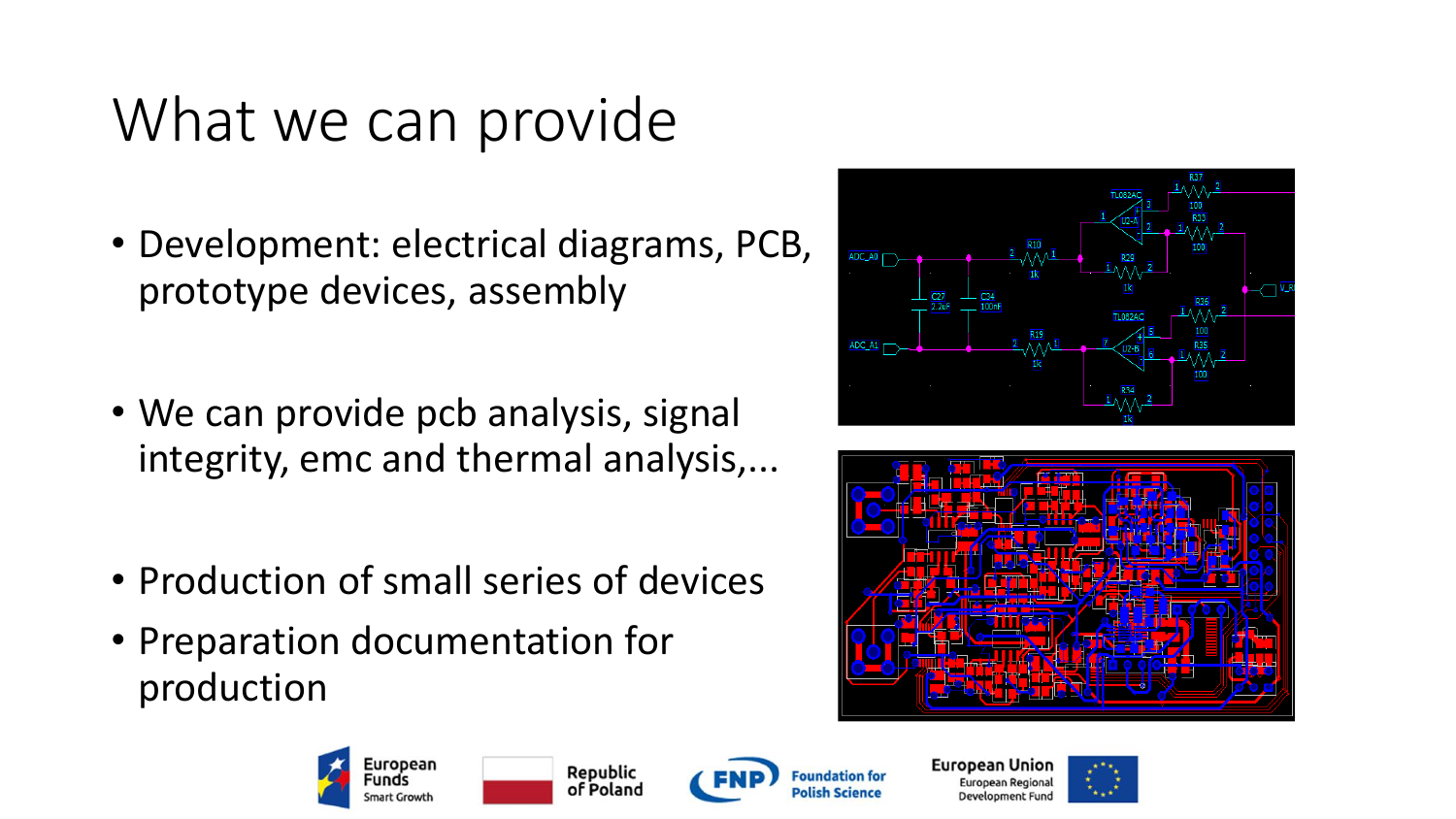# Example collaboration: PCB Design for MODIG company

- Advanced high-speed electronics FPGA & 2x ARM (CORTEX-M and A)
- Equalizing the length of signal paths

ropean

unds

mart Growth

• Signal integrity, emc and thermal analysis















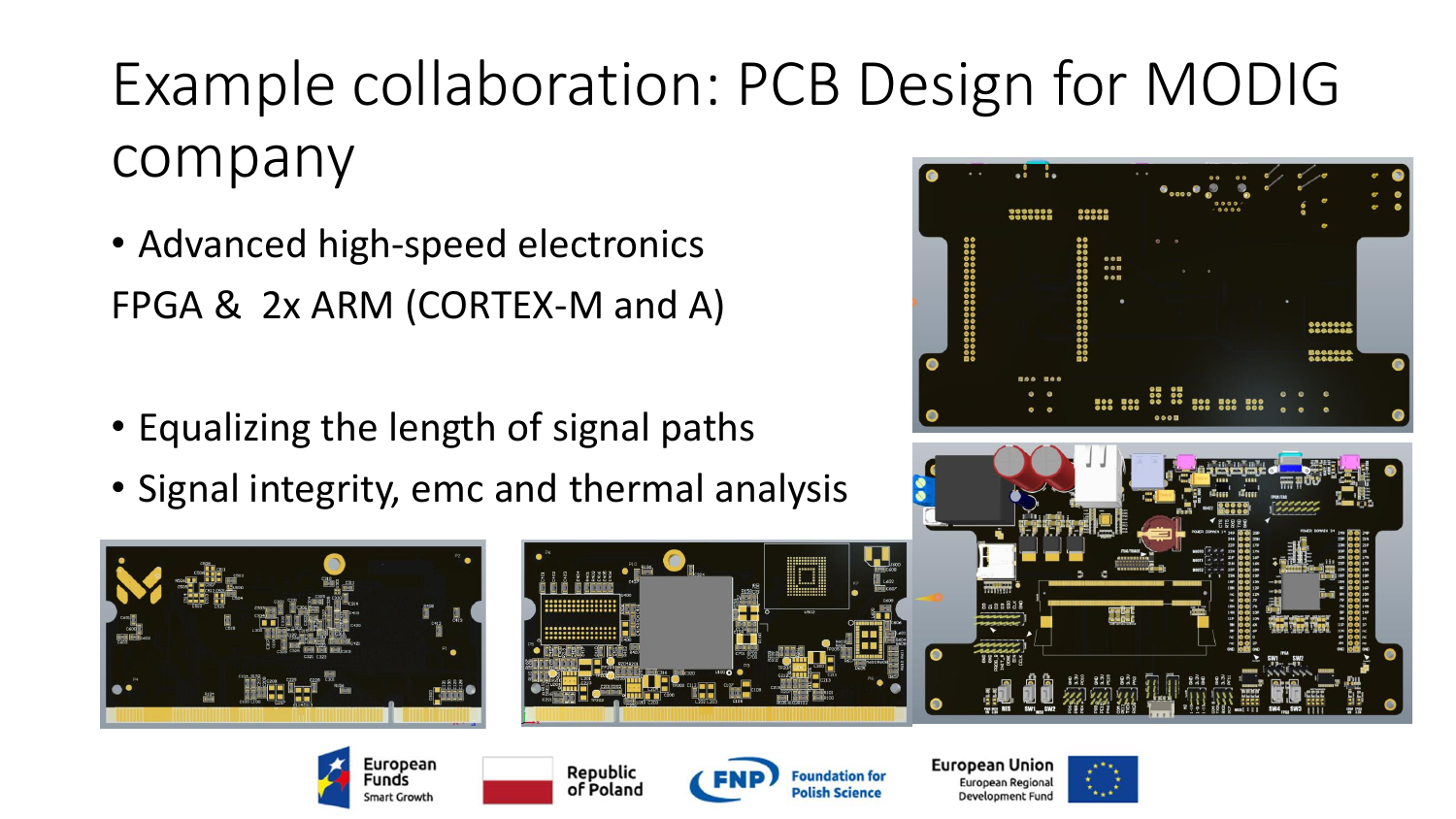### What we can provide

### **2) Preparation documentation for production**

• large and small scale production

Prepare software and firmware:

- **3) Field-Programmable Gate Arra (FPGA)**
- **4) microcontrollers and processors like ARM and GPU**







**European Unior** 

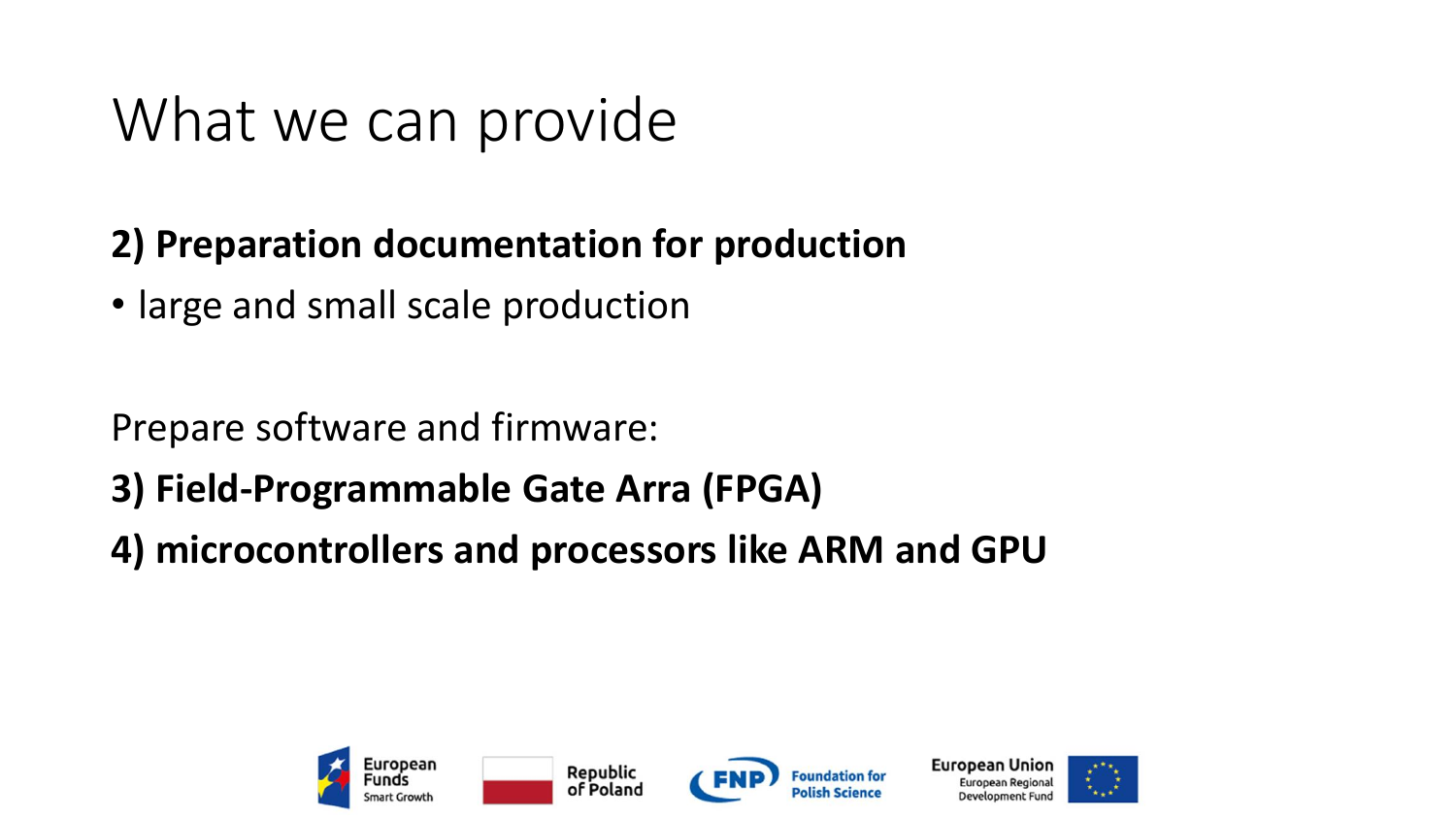# Possible areas of collaboration

Possible collaborations:

### • **Developing accelerometer in MEMS technology**

Accelerometers operating for low frequencies, from 1 to 100 Hz, and even below **1 Hz to 100 Hz**

#### • **Fiber seismometer**

- Developing an optical time-domain reflectometer (OTDR)
- We can provide support in electronics, signal processing and software
- We are now developing software in VHDL for recording data from optical fibers





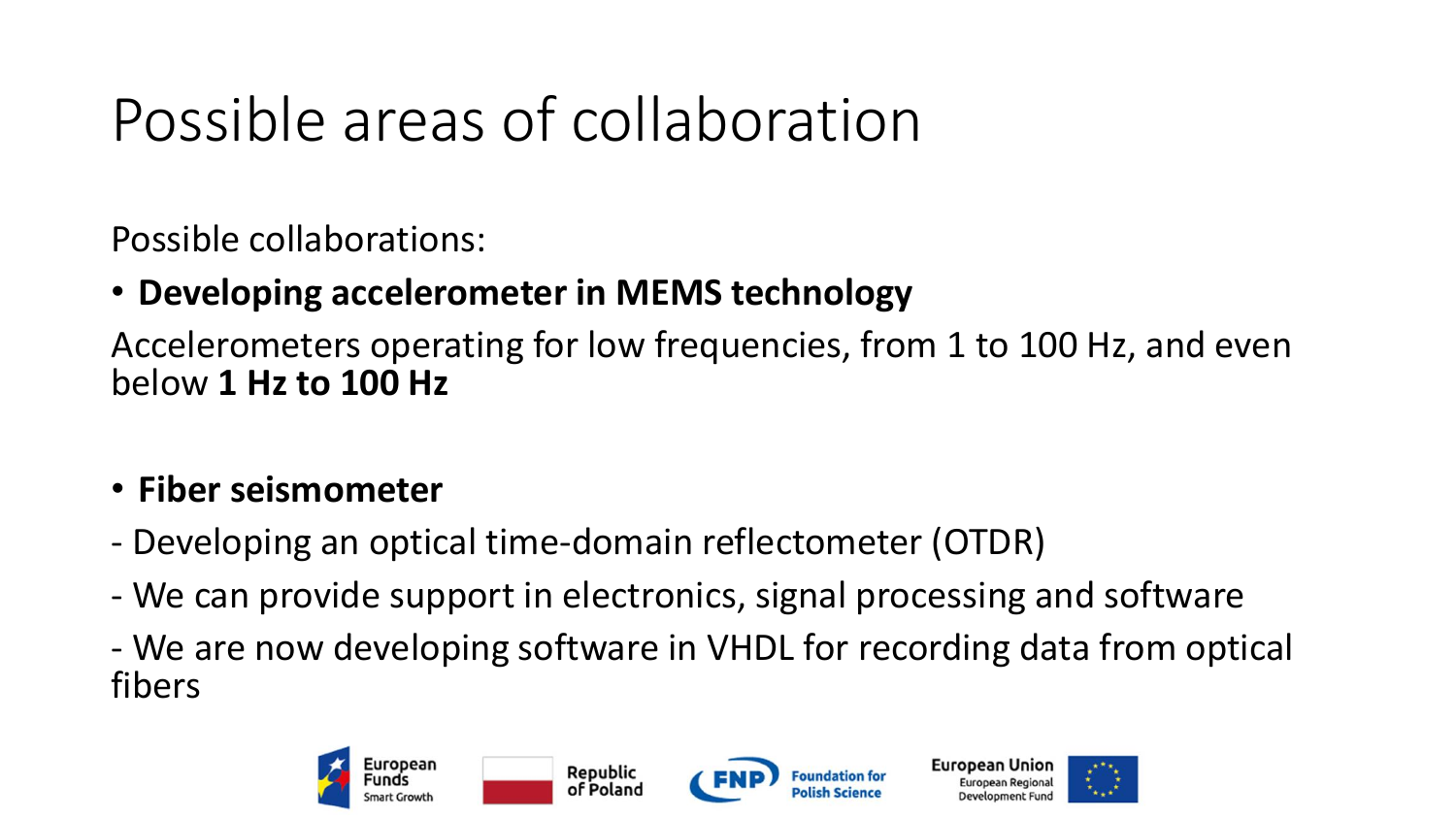# Possible areas of collaboration

### • **Mobile platform**

We are developing a mobile platform with a seismometer for site characterization. We want provide more environment sensors for the platform

### • **High sensitivity infrasound sensor (pressure sensor)**

Working in the frequency range from DC (or very low frequencies) to around 100 Hz. We have our own sensor but we want to have a device with higher sensitivity, lower frequency range







European Unior

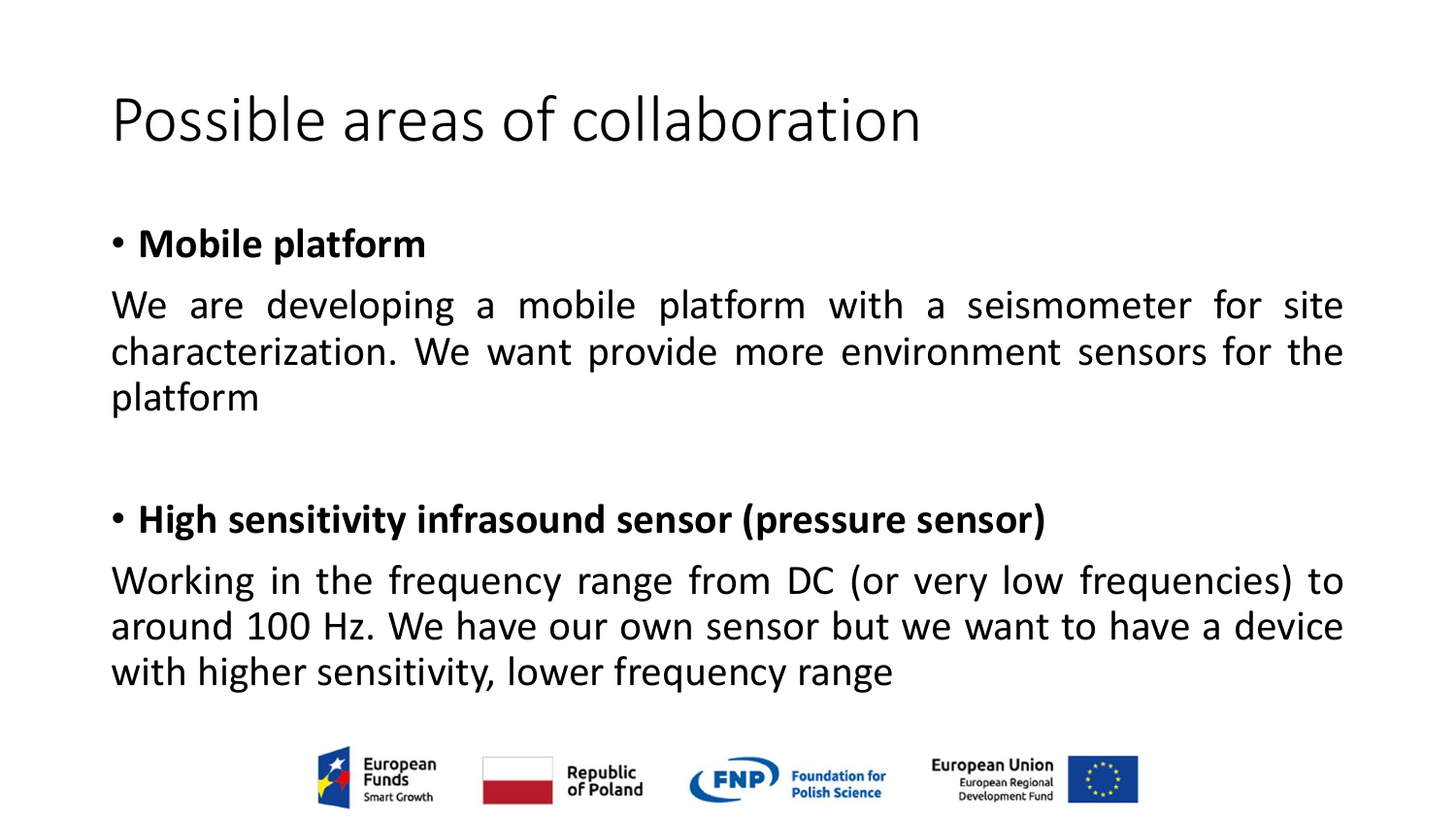## Seismic sensor, from pasive to active sensor

- Typical sensor geophone (passive device)
- Spring with a coil (moving within the field of a permanent magnet)









Republic

of Poland

**European Union** European Regiona **Development Fund** 

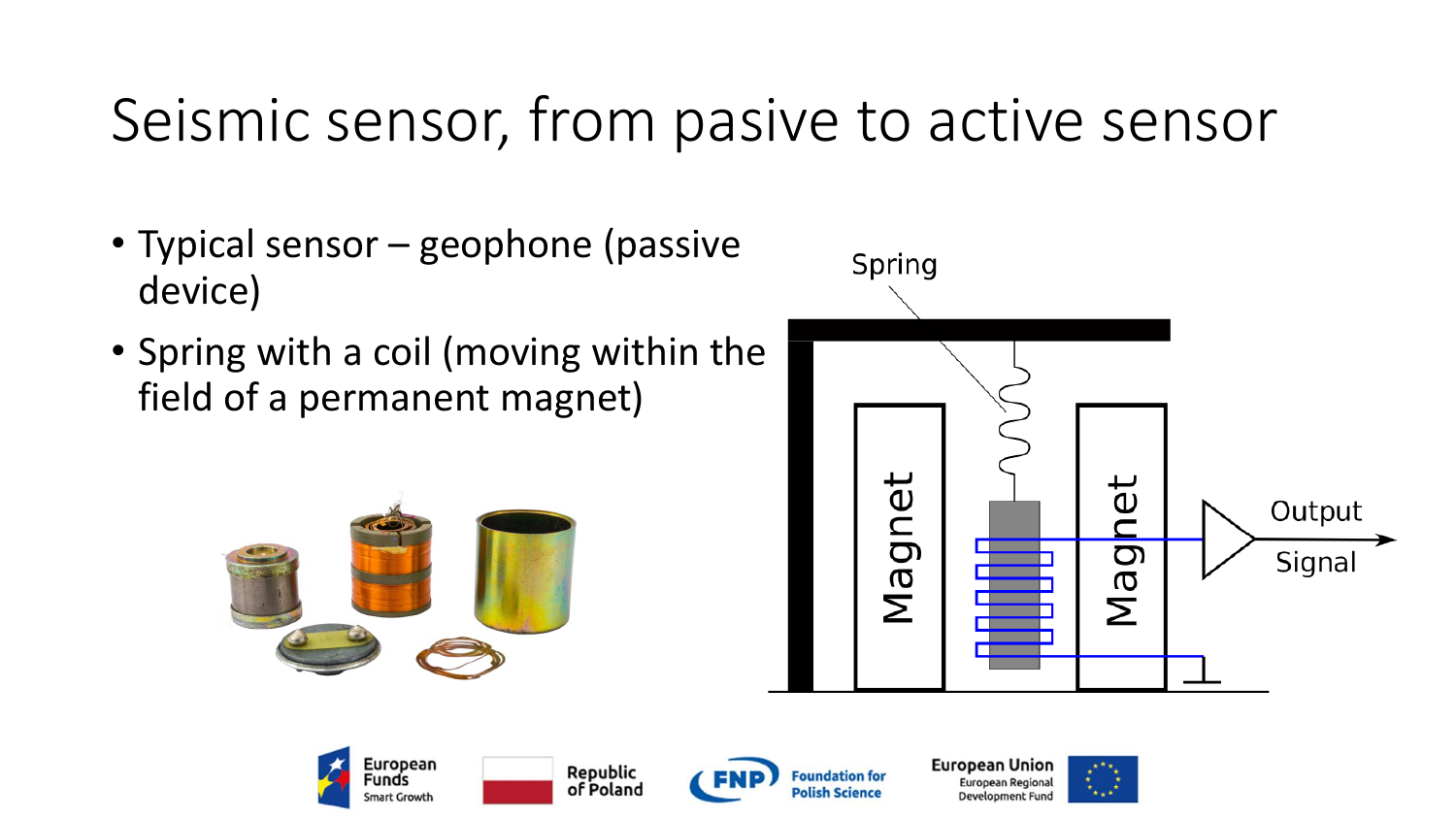### Possible areas of collaboration

#### **Active seismic sensor**

- We are looking for a dedicated displacement sensor
- Develop commercial product
- Higher sensitivity and lower frequency



70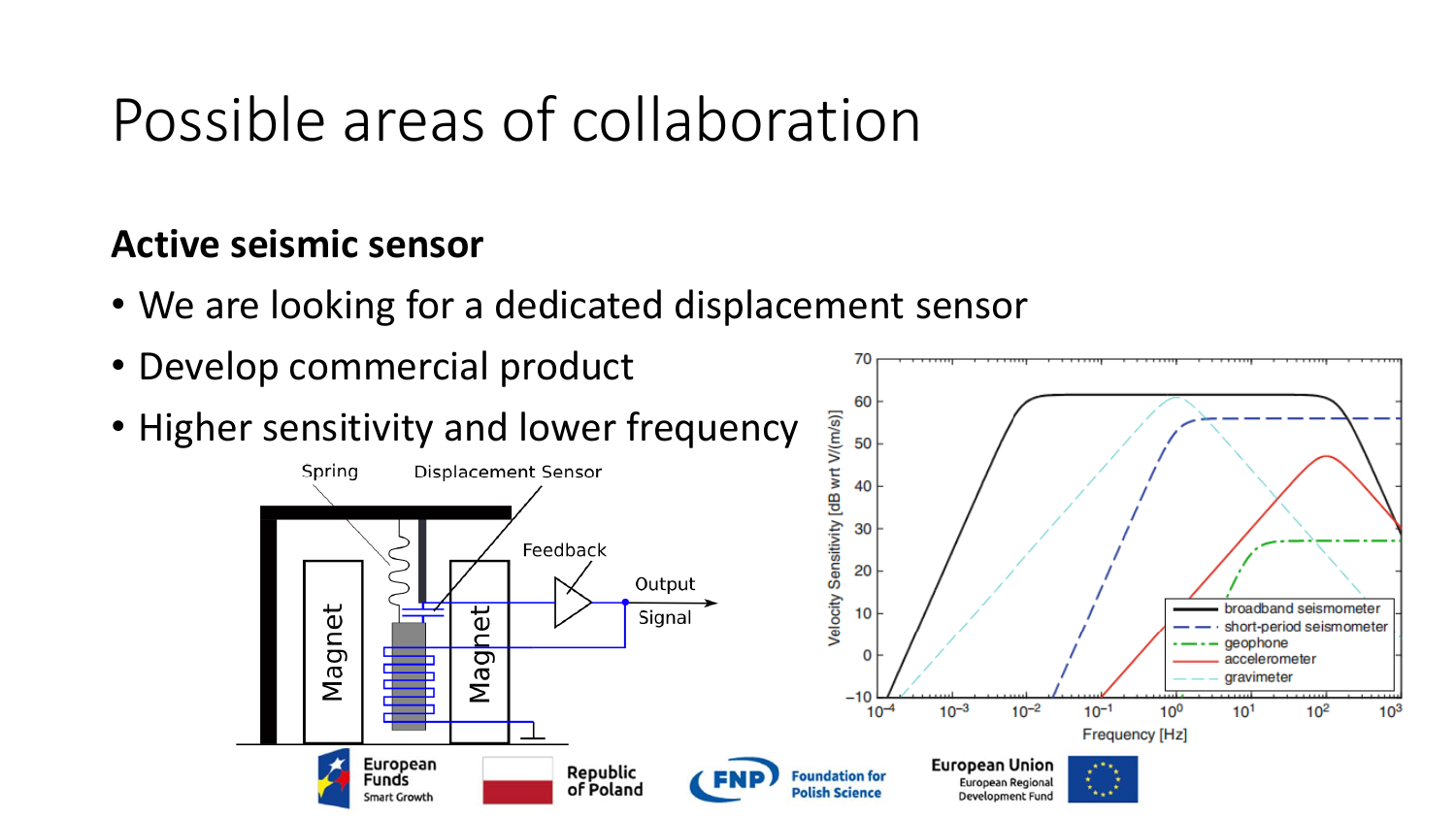# Developing hardware and mechanical elements and devices

• Housing, structural and mechanical elements

European

Smart Growth

unds











**Polish Science**